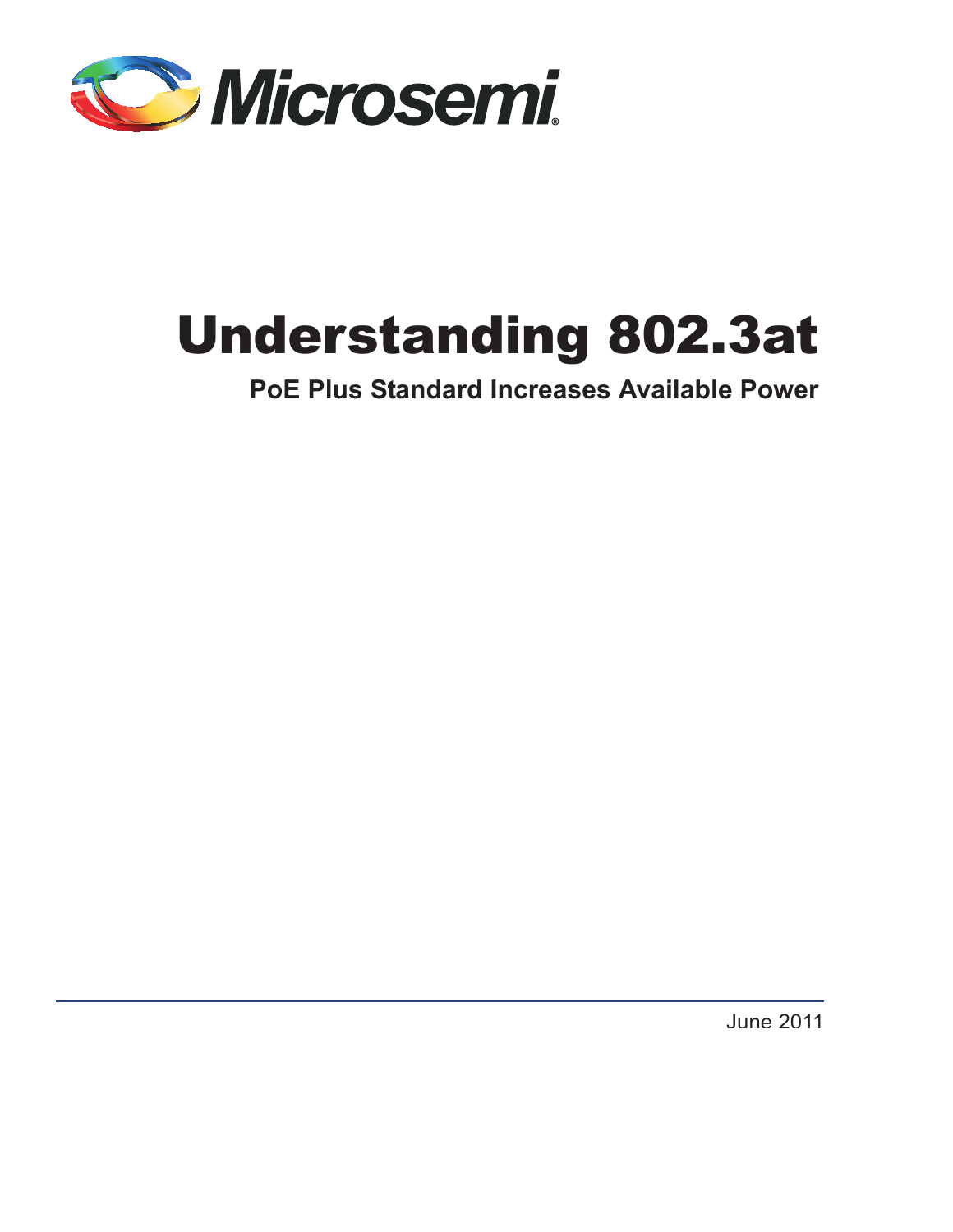

# **Overview**

Power over Ethernet (PoE) has greatly eased the deployment of many IP-enabled devices by allowing the same cable that delivers data to also deliver power. With PoE, devices such as security cameras can be controlled and powered via a single cable, reducing the cost of installation.

The rollout of PoE first started with proprietary solutions, but with the introduction of IEEE 802.3af in 2003, standardization was brought to the PoE market. However, 802.3af applications are limited in the amount of power they can consume. The recently introduced IEEE 802.3at-2009, also known as PoE Plus, nearly quadruples the available power to 51 watts, greatly expanding the range of potential applications.

## PoE Basics

Two major drivers were behind the development of power over Ethernet (PoE): voice over IP (VoIP) and wireless networking (WLAN). In the case of VoIP, the need to support desktop phones without an additional power supply drove the desire to line power the phones similar to the way plain old telephone service (POTS) had done, where DC power is transmitted along with data. For WLAN applications, access points are often needed where it may be impractical or expensive to run AC power. The ability to power Ethernet devices with the same cable used for data decreases the costs of deploying IP technology.

There are additional advantages gained with the deployment of PoE:

- Easier control over the power of remotely connected devices, which leads to better overall network power management.
- Enables easy building-wide power back-up of critical systems; for example, all VoIP telephones, security cameras, etc. can be supplied with redundant power during power outages and brownouts via their network connections alone.
- Lower cabling cost because no additional wiring is needed to support powering the remote device.
- Lower installation costs because a licensed electrician is not needed to run data cable, nor must the installation be officially inspected.

## **Power Network Topology**

Whereas the first solutions were proprietary in nature, the introduction of IEEE 802.3af brought standardization to the market—standardization that was further enhanced with the recent adoption of IEEE 802.3at. The new standard defines two power topologies. In the first scenario, power is supplied via powersourcing equipment (PSE) located in the switch/hub (endspan). In the second scenario, the standard allows for power insertion in the network via a PSE located in a midspan, allowing for support of legacy networks as well as more control of which network segments are powered. The network device at the other end is simply referred to as a powered device (PD).

PoE is supported for 10BASE-T, 100BASE-TX, and 1000BASE-T networks.

## **PSE**

From a power perspective, 802.3at defines two types of PSEs:

- Type 1 (over two pairs) The PSE can supply a maximum of 15.4 W over a voltage range of 44 to 57 VDC using Category 3 cabling or better. This type provides support for legacy installations.
- Type 2 The PSE can supply 30 W (over two pairs) or 60 W (over four pairs) over a voltage range of 50 to 57 VDC using Category 5 or better cabling.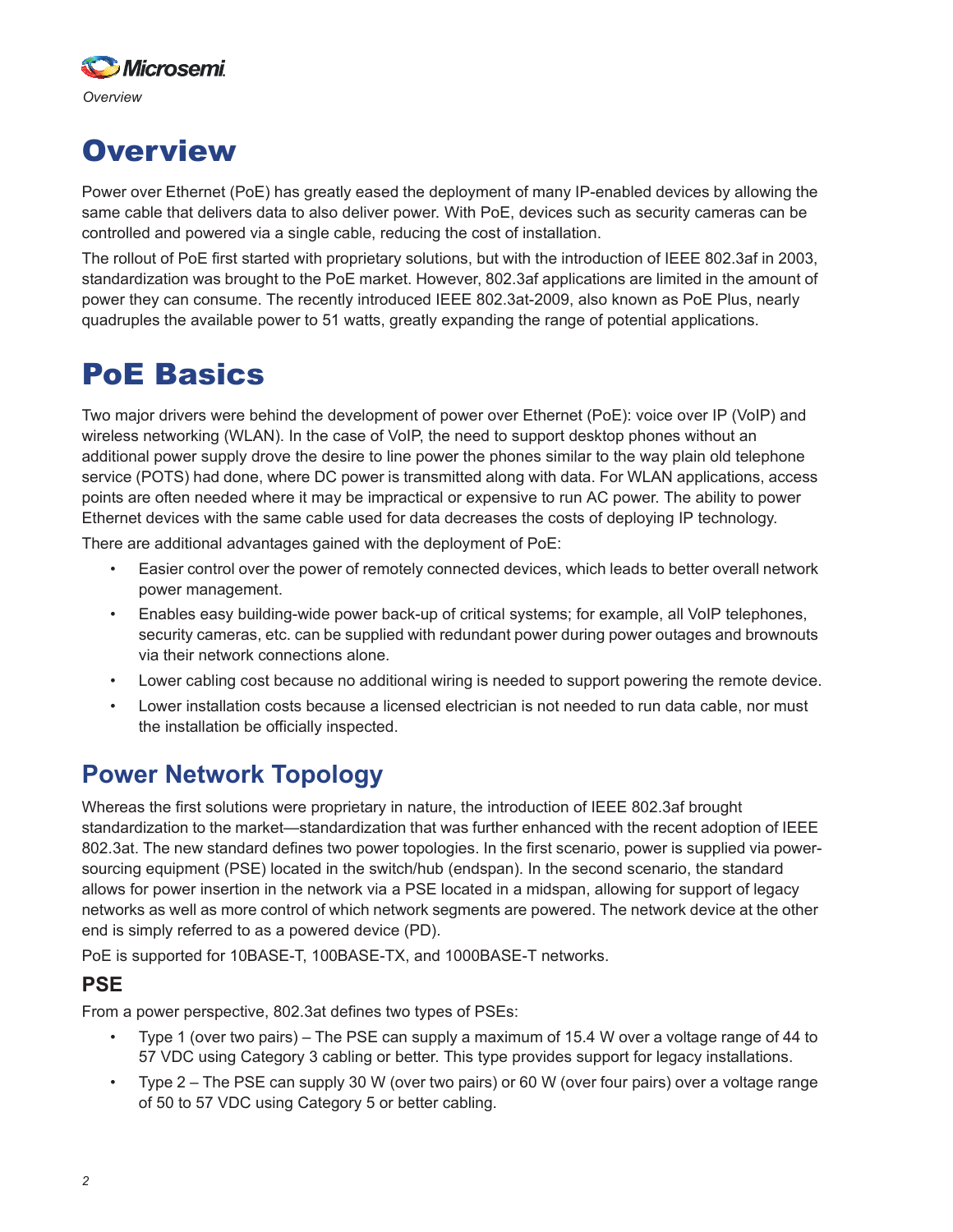

The standard supports two alternatives for power injection (refer to the "Powering Schemes" section on page 3):

- Alternative A, where power is supplied via the center taps of the coupling transformers on data pairs 1/2 and 3/6.
- Alternative B, where power is transmitted over pairs 4/5 and 7/8.

## **PD**

The PD is limited to a maximum of 13.0 W for Type 1, 25.5 W for Type 2 over two pairs, or 51 W for Type 2 over four pairs, all over a voltage range between 37 V to 57 VDC (which accounts for worst-case power losses in the cable). The PD must be capable of receiving power regardless of which powering scheme is used.

The PD negotiates a power class during the time of initial connection (see "Power Management"). To prevent damage to non-PoE devices, all PDs must include a 25  $k\Omega$  resistor across powered pairs to allow for detection by the PSE. This scheme also allows the PSE to detect when a PD is disconnected from the network. The detection signature is visible by both Alternative A and Alternative B PSEs.

## **Powering Schemes**

There are four basic powering schemes, each with two alternative power insertion methods (alternative A shown in green; alternative B shown in red):

- Endspan PSE, supporting 10BASE-T/100BASE-TX networks only (Figure 1)
- Endspan PSE, supporting 10BASE-T/100BASE-TX/1000BASE-T (Figure 2 on page 4)
- Midspan PSE, supporting 10BASE-T/100BASE-TX networks only (Figure 3 on page 4)
- Midspan PSE, supporting 10BASE-T/100BASE-TX/1000BASE-T (Figure 4 on page 5)



*Figure 1:* **10BASE-T/100BASE-TX Endspan Powered (Alternative A – Green; Alternative B – Red)**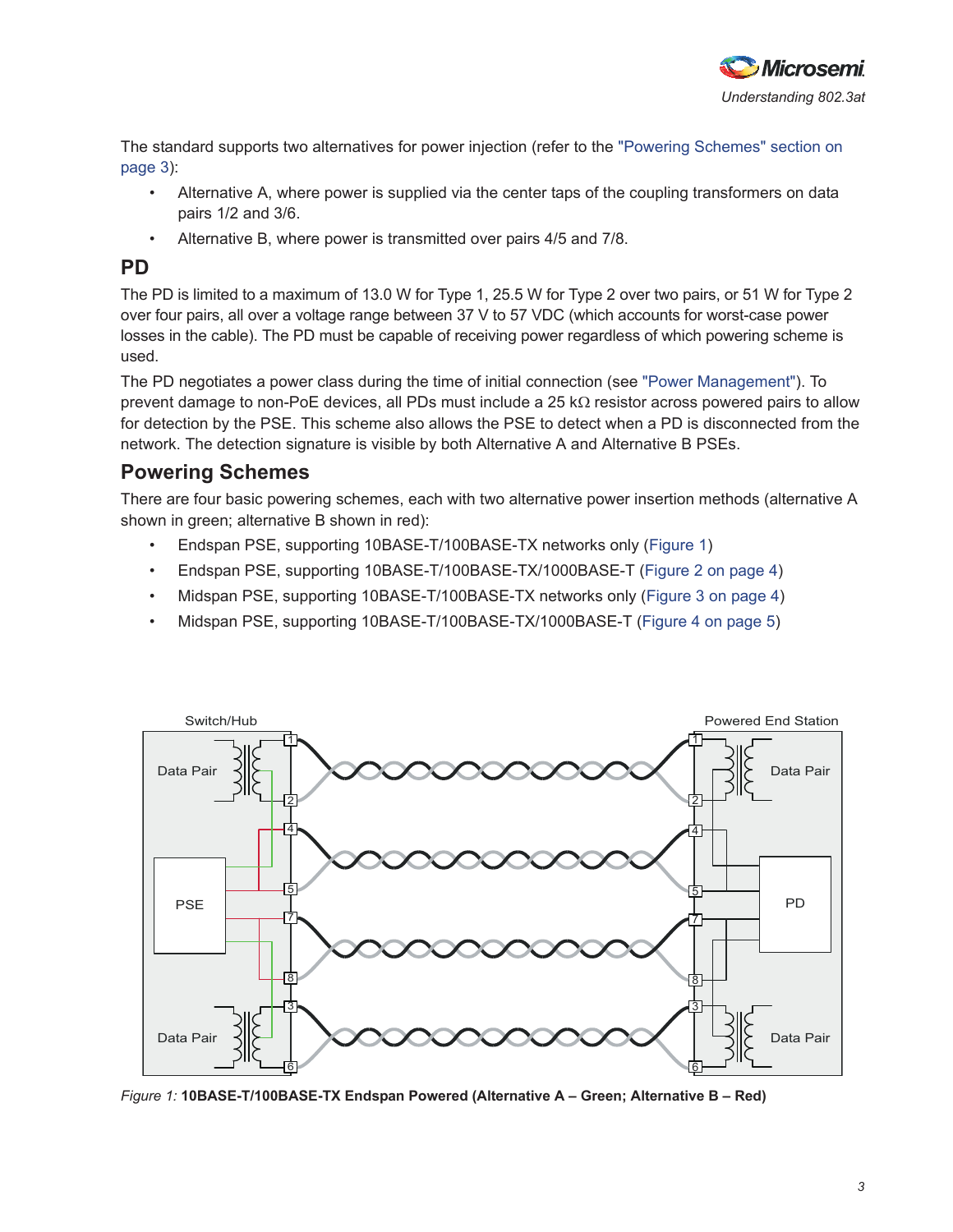



*Figure 2:* **1000BASE-T Endspan Powered (Alternative A – Green; Alternative B – Red)**



*Figure 3:* **10BASE-T/100BASE-TX Midspan Powered (Alternative A – Green; Alternative B – Red)**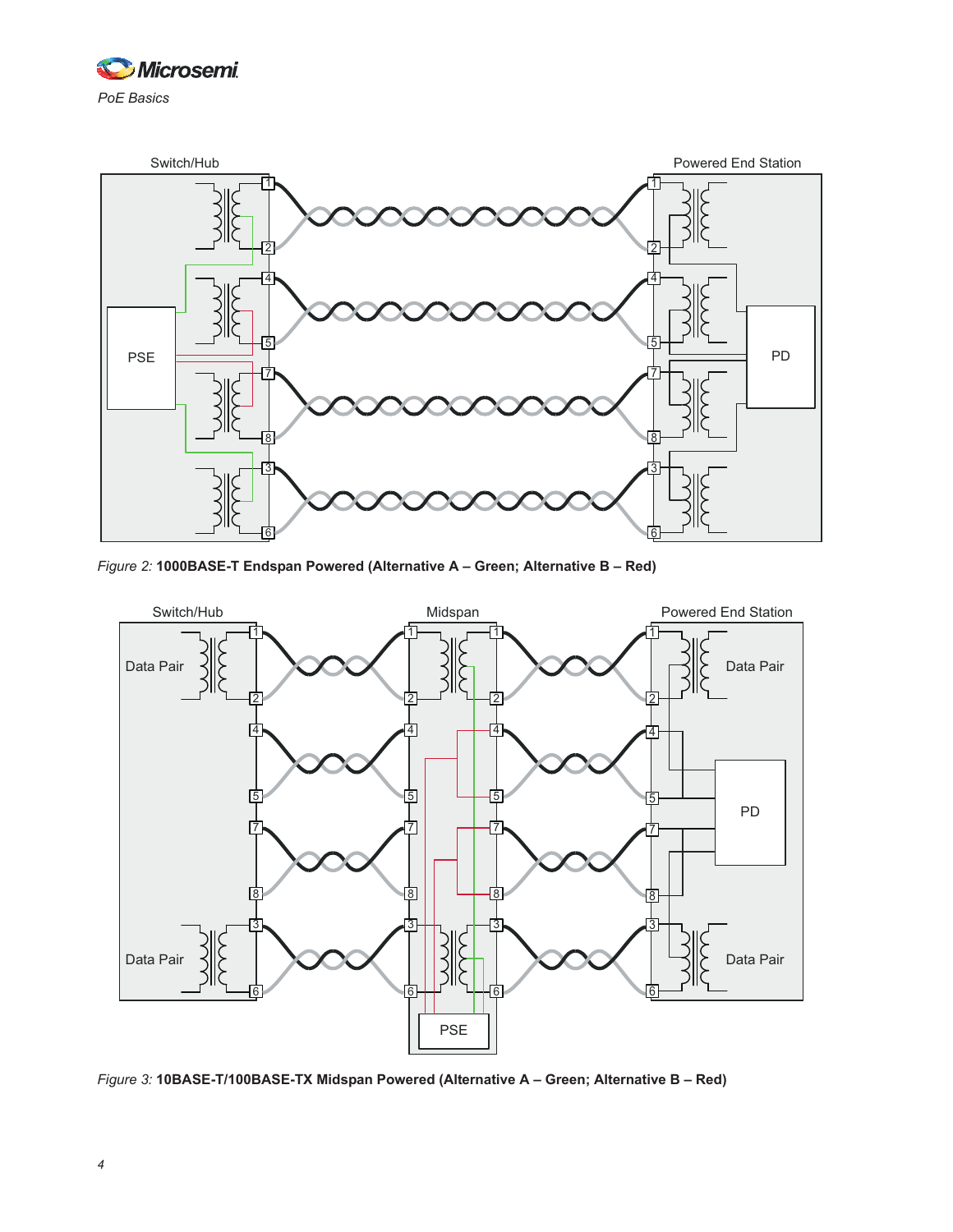



*Figure 4:* **1000BASE-T Midspan Powered (Alternative A – Green; Alternative B – Red)**

## **Interoperability**

Essential to successful deployment of IEEE 802.3at equipment is its ability to coexist with IEEE 802.3af network elements. In other words, an 802.3at PSE needs the ability to power 802.3af PDs on both Category 3 and Category 5 cabling. Similarly, an 802.3at PD has to detect whether it is being powered via an 802.3af or 802.3at PSE. From the perspective of the standard, network elements compatible only with 802.3af are classified as Type 1, and elements compatible with 802.3at are listed as Type 2.

During link power-up, both Type 2 PSEs and Type 2 PDs identify the link type before applying full power.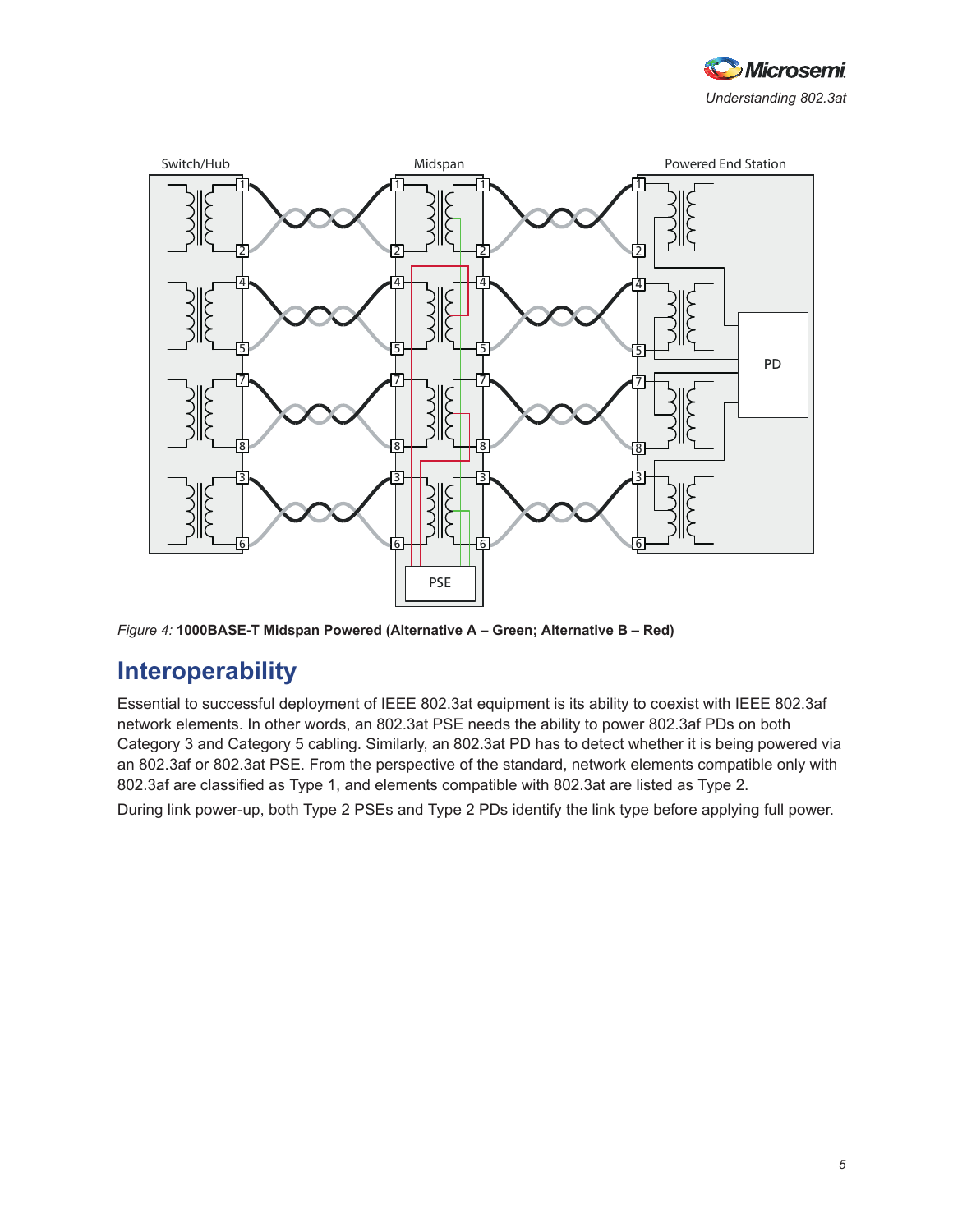

## **Power Management**

During link power-up, after determining the type of link, the PSE must determine the power classification of the PD (basically how much power must be supplied to the PD). The standard provides two mechanisms for managing power supplied to the PD: physical layer or data link-layer classification.

### **Physical Layer Classification**

Physical layer classification uses the link's cable and PD electrical characteristics to determine which power class to assign the PD. This classification mechanism is similar to that used in 802.3af but adds an additional power class (Table 1). Four-pair PDs may exhibit different class levels for each of their connections (Alternate A and B).

#### *Table 1:* **Power Classes (for Two-Pair Powering)**

| <b>Power Class</b> | Maximum Average Power Available at PD |
|--------------------|---------------------------------------|
| Class 0            | 13.0 W                                |
| Class 1            | 3.84 W                                |
| Class 2            | 6.49 W                                |
| Class 3            | 13.0 W                                |
| Class 4            | 25.5 W                                |

### **Data Link-Layer Classification**

With data link-layer (DLL) classification, after the data link is established, the PSE and PD communicate using Media Endpoint Discovery—an extension of the Ethernet Link Layer Discovery Protocol (LLDP-MED). This classification method has finer power resolution (1.11 W increments) than the physical layer classification scheme and the ability for the PSE and PD to participate in dynamic power allocation during PD operation. The PD can periodically communicate its power requirements to the PSE.

Type 2 PDs requiring more than 13.0 W must support data link-layer classification but the method is optional for all other devices, making allocation of power solely based on classification problematic.

#### **Advanced Techniques**

Power classification is a coarse method for determining actual power consumption since it specifies only the worst-case power needed by a PD, leading to power inefficiencies. To combat this issue, advanced PSEs either sense the amount of power actually required by the PD dynamically or employ a mix of classification with dynamic sensing.

# Conclusion

Power-over-Ethernet has proven popular as a means of powering remote connected devices such as VoIP telephones, WLAN access points, and network cameras. The first PoE standard limited delivered power to 12.95 W, but the recent introduction of IEEE 802.3at nearly quadruples the delivered power to 51 W, paving the way to turning the Ethernet jack into the first universal power port.